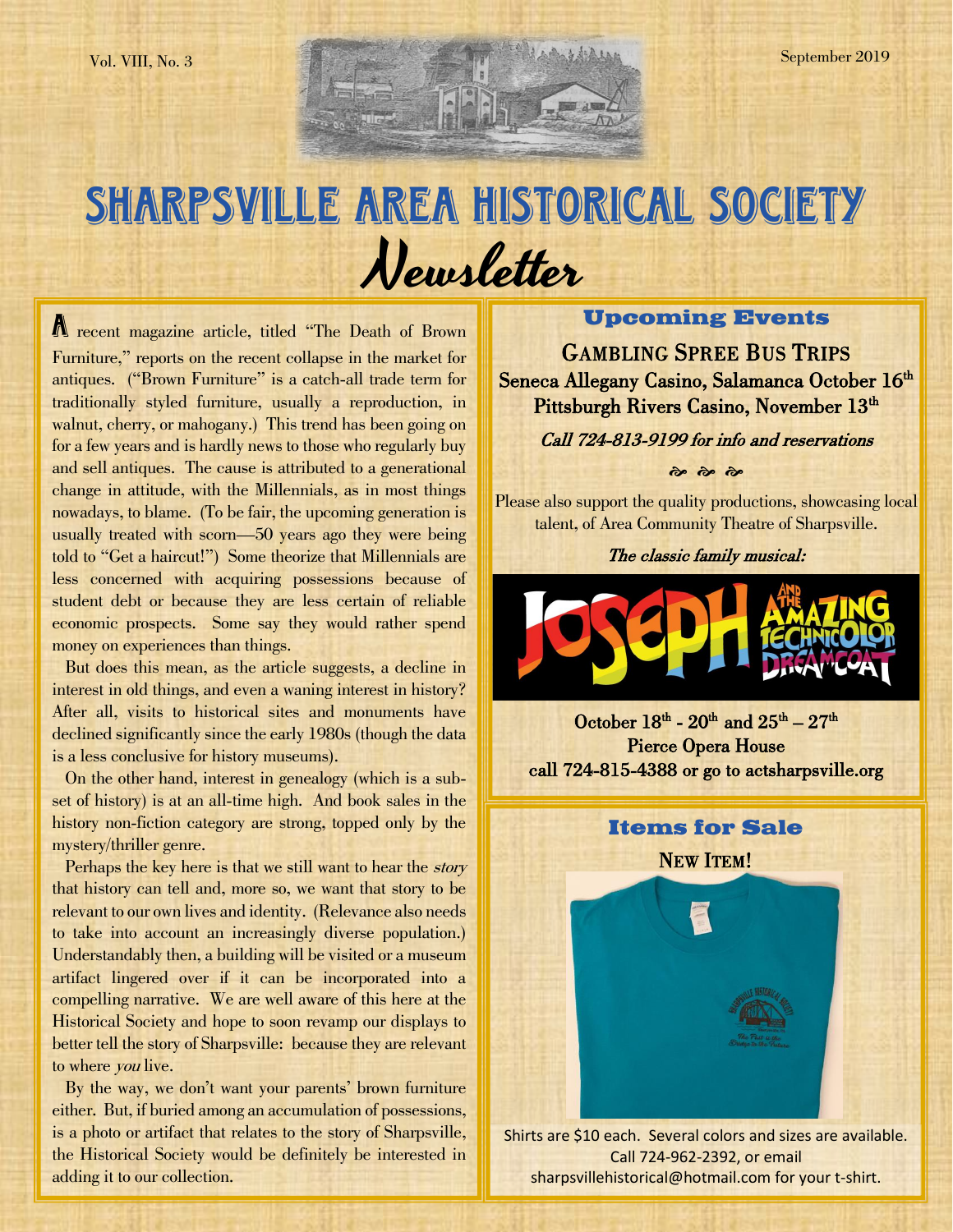### **A Look Back**

#### Go! Blue Devils Go!

 Blue Devils, the name adopted for Sharpsville High's mascot, students, and alumni, is so ingrained in the town's common identity, that it is hard to imagine it has not always been used. Though certainly played before 1921, but sometimes intermittently and not always with the sanction of the School Board, scholastic sports at Sharpsville are recognized as beginning in that year. These early teams were local powerhouses and with Sharpsville sports heroes going on to earn national laud at the collegiate level. Throughout this time, they were known as the "Blue & White".

 Using a school's colors to identify its sports team dates back to the beginning of intercollegiate sport. The Harvard Crimson or a derivative like the Syracuse Orangemen reminds us of this old practice. Nicknames such as Tigers for the orange and black stripes on the Princeton uniforms arose later, but 'Handsome Dan' an English Bulldog brought out to the games, was the first actual mascot for a college team, the Yale Bulldogs. Still, local sportswriters, perhaps out of entrenched habit, were slow to use the mascots and continued to mainly refer to the teams by their colors.

 "Blue & White" was asked to do a lot of work during these early years. It was also the name of the school newspaper as well as the yearbook, until "Devil's Log" was adopted in 1950.



 The subject of romanticizing and song in France and the U.S., the *Diables Bleus* are celebrated in this sheet music copy.



Thrown into the home-side crowd by the cheerleaders in the 1960s, 70s, and 80s, these advertising giveaways were a favorite of Blue Devil fans.

 In any event, the school held a contest to adopt a new team name in October 1934. Suggestions were dropped into a box and from them the faculty selected a list of 14 names. Voting was held the morning of October 25, 1934 in the home rooms, with "Blue Devils" chosen as the winner. "Blue Raiders" was the runner-up.

 "Blue Devils," it turns out, was the suggestion of one of the cheerleaders, who had family in Durham, North Carolina, home of the Duke Blue Devils. In 1922, Duke University first used the name for their sports teams after an elite French Alpine corps, nicknamed les Diables Bleus, esteemed for their valor and resourcefulness in the First World War, and known in America for their tours in support of war bonds and the Red Cross. (Some in this country parrot the caricature that the French are poor fighters, giving the example that, though defiant, they capitulated early in the face of the Nazi blitzkrieg. This was then employed for the rank political purpose of undercutting France's prescient opposition to what turned out to be the folly of the Iraq War. What is forgotten here, but is hardly forgotten a century later in France, is their valor, skill, and sacrifice in the First World War. An unimaginable two-thirds of their mobilized force of 8,410,000 was killed or wounded in their ultimate victory.)

 The day after the voting, the announcement of the new Blue Devils name was made at a pep rally in preparation for Saturday's big football game against our arch-rival, Sharon. Sharpsville's new football stadium Cont'd. on page 3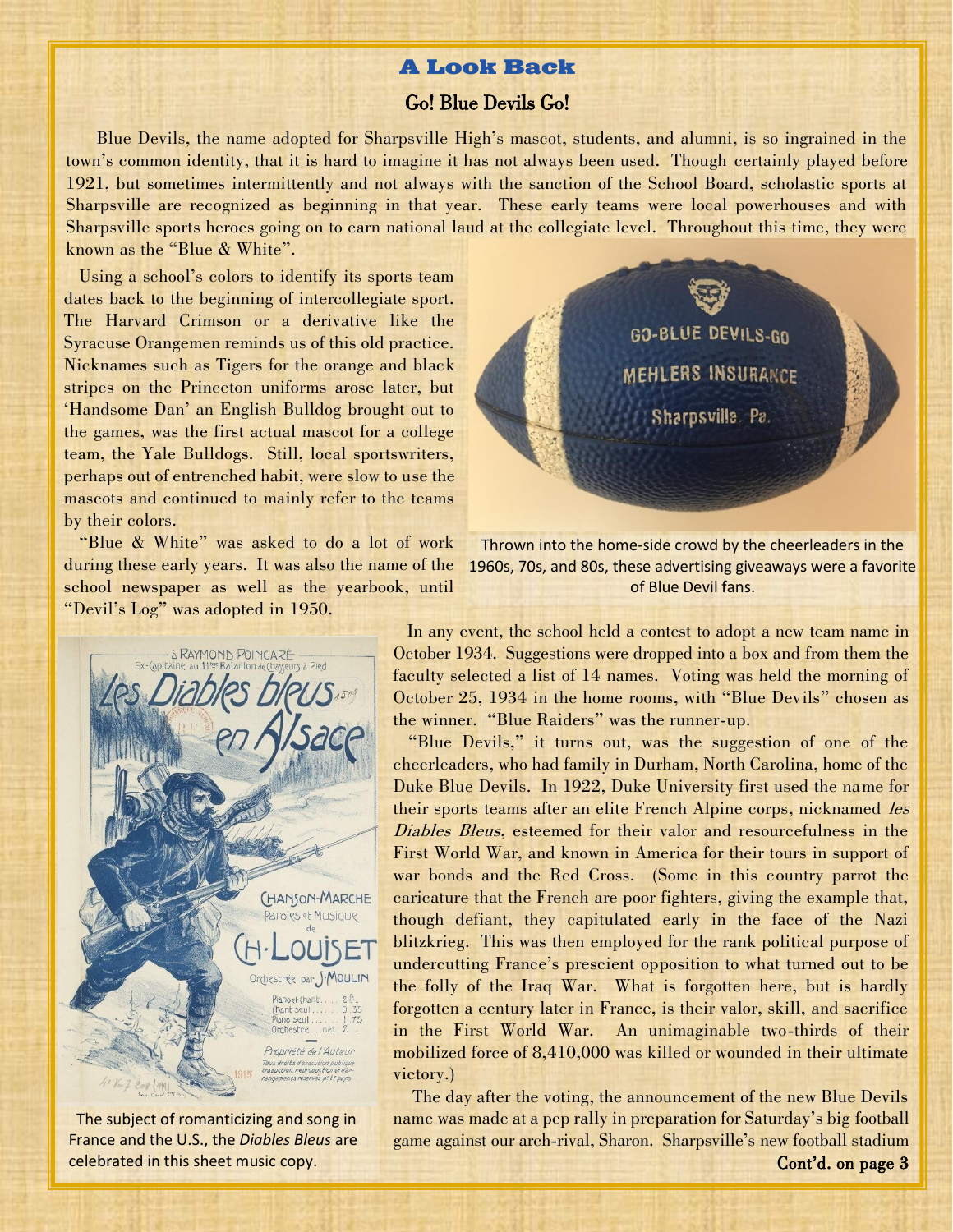had opened at the beginning of the season (see the article in the May 2015 edition of this newsletter), and a crowd of 3,000 was expected. Heavy rains, however, created "one of the worst football days in recent years" with a

turnout of 2,200 loyal fans who braved the weather "to see the lads paddle about on a mud soaked field." In this first game played as "Blue Devils", Sharpsville won, 6-0, as a result of a goal-line fumble in the first three minutes. The rest of the game consisted of a defensive struggle and punting duel. Led by an unyielding defense that allowed only 12 points all season, the team finished the season 9-0-1, winning the Mercer County championship.

 The Blue Devils name is shared by at least 168 high schools across the country.

This license plate holder dating to at least 1949 is another early Blue Devil artifact.



## **Building Update**

 Recently completed at our headquarters building was the long-overdue re-pointing of the original brickwork. The source of water infiltration to the interior has been found to be due to rainwater sheeting down the exterior walls and finding its way into gaps in the mortar. The re-pointing will prevent this as well as ensure the continuing integrity of the building's masonry. (Re-pointing involves chipping out the old mortar and replacing it with new. A reddish tint was mixed in with the new mortar to match the original.) Work was being done by master mason Phil Bertelli.

# **With Gratitude**

We received a generous donation from

Ann Morris

The cost of the t-shirts shown for sale on page 1 were donated by:

#### Laurel Alexander & Lindell Bridges